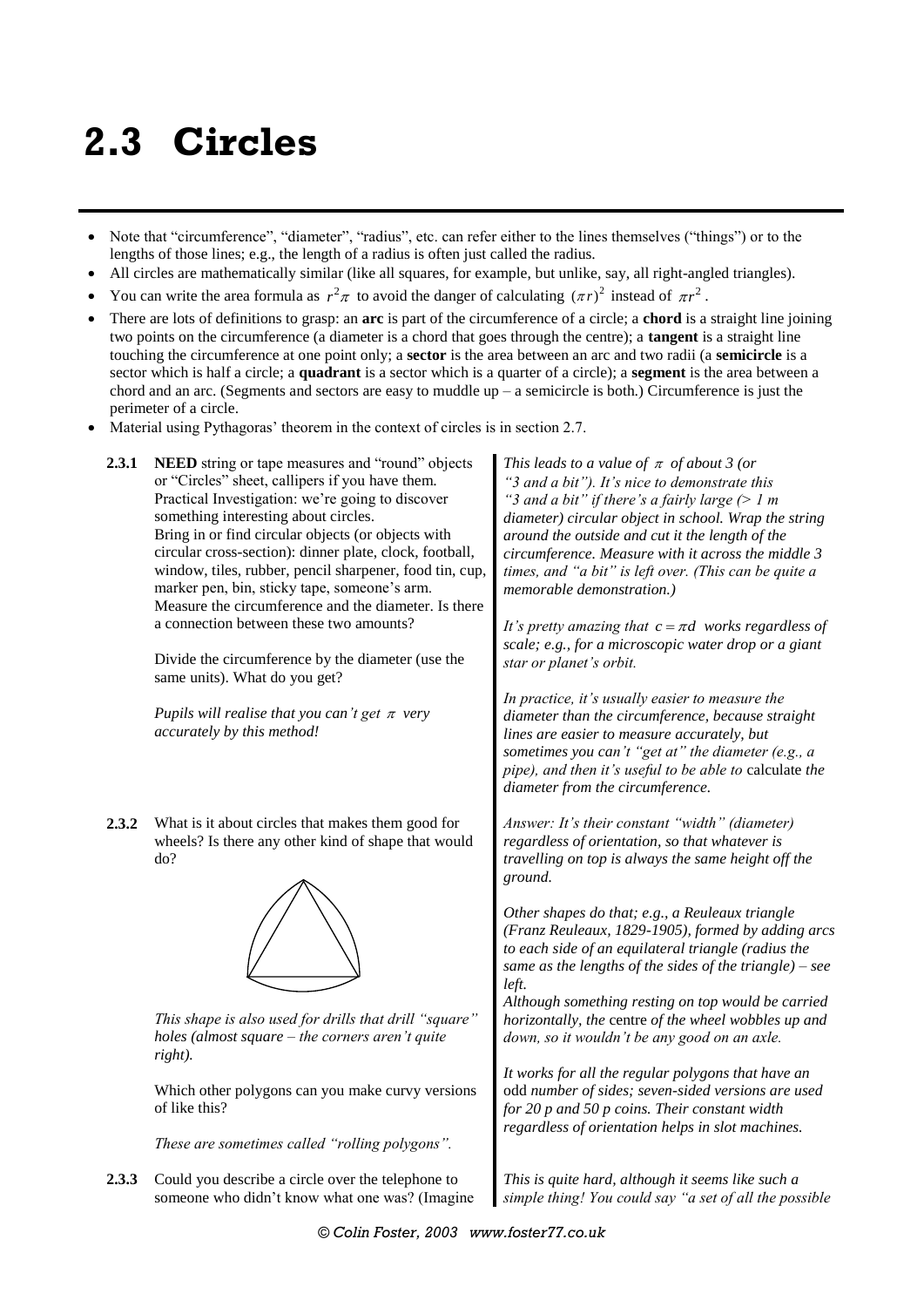an alien who doesn't know, for example, what a football looks like or what we mean by "round".)

**2.3.4 NEED** sheets of circles drawn on  $1 \text{ cm} \times 1 \text{ cm}$ squared paper (containing circles of radius 6 cm/7 cm and 5 cm/8 cm). We're looking for a connection between the radius of a circle and its area. Count 1 cm<sup>2</sup> squares (count the

square if the circle covers half or more of the square, otherwise ignore it). Make a table of the radius versus area and look for a pattern.

*Especially with the larger circles, it is sensible to mark off a big square of 1 cm<sup>2</sup> squares in the middle of the circle and find its area by multiplication, as that saves counting every single 1 cm<sup>2</sup> . Then you can count the ones round the edge and add the two amounts.*

Pupils can plot the results on a graph (area on the vertical axis, radius on the horizontal).

Using compasses and 1 cm  $\times$  1 cm squared paper, try to draw a circle with an area of exactly (or as near as you can) 100 cm<sup>2</sup> . Use the graph to decide what the radius ought to be. Check by counting the squares.

**2.3.5 NEED** scissors, glue and 5 cm radius circles (draw with compasses). Cut out the circle and divide it roughly into sixteenths (8 lines), like cutting up a cake. Cut along all the lines so that you get 16 sectors of the circle.

Arrange them into an approximate "rectangle/parallelogram".



So the area is  $\pi r \times r = \pi r^2$ .

- **2.3.6** Function machines are useful for managing conversions between  $A$ ,  $r$ ,  $d$  and  $c$ . It's easy to make up questions and put the values into a table.
- **2.3.7** The Number  $\pi$  is a *transcendental* number (it doesn't satisfy any polynomial equation with integer co-efficients). You can't write it as a fraction using integers (it's *irrational*). The decimal digits go on for

*points that are a certain fixed distance from a fixed point in 2 dimensions." (This would define a sphere in 3 dimensions.)*

*You could divide up the work among the class so that, perhaps in groups of 2 or 3, pupils work on a couple of different-sized circles. The teacher can collect all the results on the board (doing some kind of average of the results people contribute, rejecting anything way out).*

*Someone could try the 3 cm, 4 cm and 9 cm radius circles as well.*

*Calculated results (typically you get within a couple of cm<sup>2</sup> experimentally):*

| radius (cm) | area $(cm^2)$ |
|-------------|---------------|
|             | 28.2          |
|             | 50.2          |
|             | 78.5          |
| 6           | 113.1         |
|             | 153.9         |
|             | 201.1         |
|             | 2.54.5        |

*A clue to help with seeing the connection is to square the radius numbers and then look for a pattern. Make predictions and check.*

*Should get a parabola curve.*

*Answer: the exact radius needed is*

$$
\sqrt{\frac{100}{\pi}} = 5.64 \ \text{cm}.
$$

*A circle this size produces a "rectangle" that fits nicely on an approximately A5 exercise book page.*

*This is more than an approximation, because we can imagine splitting up the circle into 32, 64, 128, etc. pieces; in fact, as many as we like, so we can make a shape which is as close to a rectangle/parallelogram as we like.*

*The more pieces we use, the more valid this argument becomes, so the area of the parallelogram gets closer and closer to the true area of the circle, so*  $\pi r^2$  must be the true area of the circle. *g*  $\frac{1}{2}c = \pi r$ <br> *Solutionary and the more pieces we use, the more valid this*<br> *Solutionary and closer and closer to the true area of the parallelography***<br>
<b>A**, *r*, *d* and *c*.<br> *A, r*, *d* and *c*.<br> *A, r*,

*See sheet.*

*All transcendental numbers are irrational. The opposite of transcendental is "algebraic".*

*© Colin Foster, 2003 www.foster77.co.uk* Other transcendental numbers include  $e$ ,  $e^{\pi}$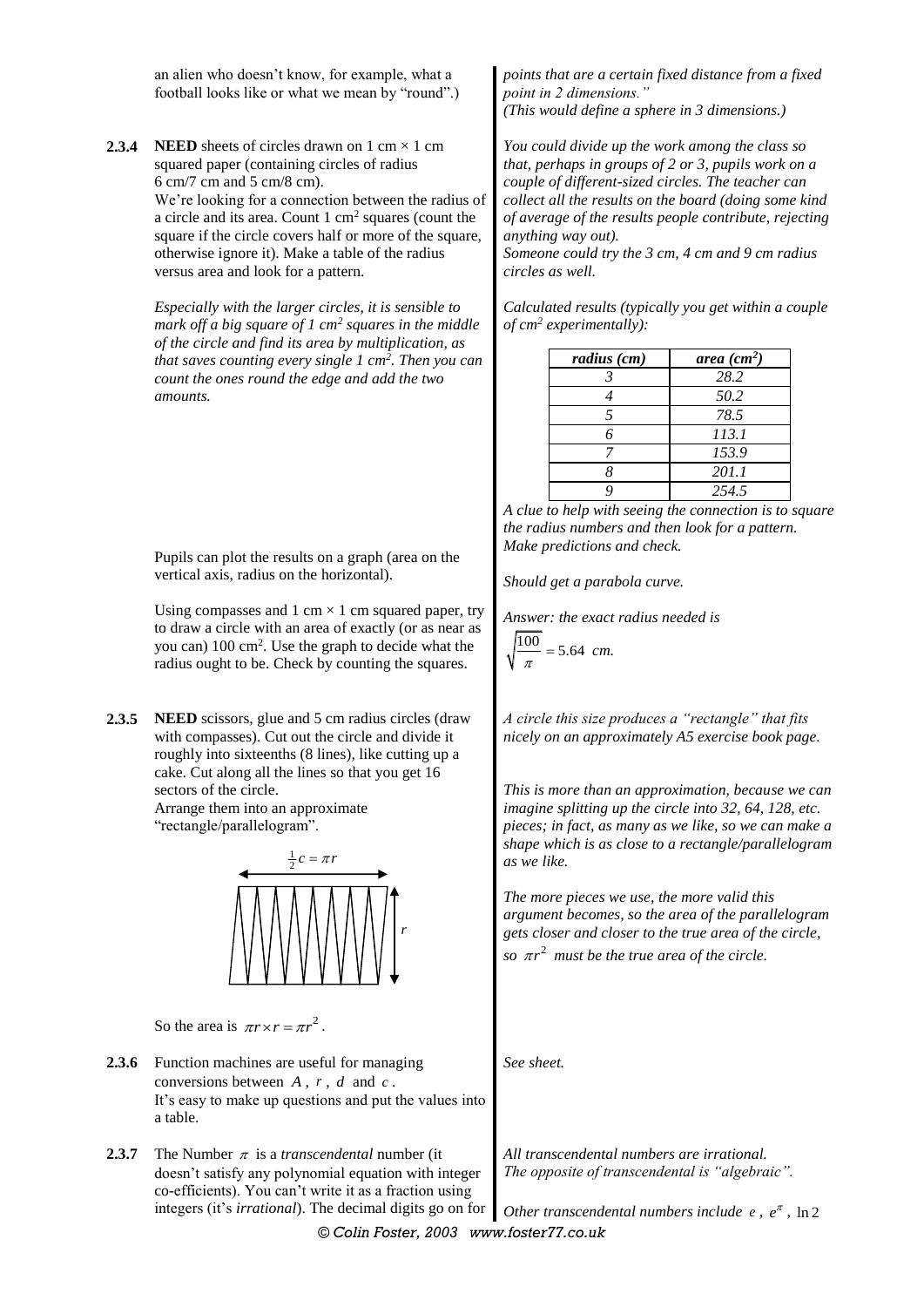|               | ever and never go back to the beginning and repeat.<br>Everyone's telephone number and credit card<br>number is in there somewhere! (It has not actually                                                                                                                                     | and $\sqrt{2}^{\sqrt{2}}$ . No-one knows if $e^e$ , $\pi^{\pi}$ or $\pi^e$ are<br>transcendental.                                                                                                                                                                        |  |
|---------------|----------------------------------------------------------------------------------------------------------------------------------------------------------------------------------------------------------------------------------------------------------------------------------------------|--------------------------------------------------------------------------------------------------------------------------------------------------------------------------------------------------------------------------------------------------------------------------|--|
|               | been proved that the digits of $\pi$ are "random" in<br>the sense that every possible combination of digits of<br>a given length comes up equally often, but it is very<br>probably true.)                                                                                                   | (See sheet for the first 10 000 or so digits of $\pi$ – you<br>can photocopy back-to-back onto card and pass<br>around the room: pupils may try to find their phone<br>numbers!)                                                                                         |  |
|               | Ways of Calculating $\pi$ :                                                                                                                                                                                                                                                                  |                                                                                                                                                                                                                                                                          |  |
|               | 1. $\frac{\pi^2}{6} = \frac{1}{1^2} + \frac{1}{2^2} + \frac{1}{3^2} + \frac{1}{4^2} + \dots$ , but this converges<br>very slowly (145 terms to get 2 dp);                                                                                                                                    | 2. is the Maclaurin (1698-1746) series for $tan^{-1}1$ ,<br>but it is also called the Leibniz (1646-1716) or<br>Gregory (1638-1675) series.                                                                                                                              |  |
|               | 2. $\frac{\pi}{4} = \frac{1}{1} - \frac{1}{3} + \frac{1}{5} - \frac{1}{7} + \frac{1}{9} - \dots$ , which also converges<br>slowly;<br>3. $\frac{\pi^4}{90} = \frac{1}{1^4} + \frac{1}{2^4} + \frac{1}{3^4} + \frac{1}{4^4} + \dots$ , which converges<br>quickly (only 3 terms to get 2 dp). | You could try these series on a spreadsheet. There<br>are many other ways of calculating $\pi$ .<br>To get a large number of digits, you need more<br>efficient processes than these.                                                                                    |  |
|               | 4. $\pi = 2 \times \frac{2}{1} \times \frac{2}{3} \times \frac{4}{3} \times \frac{4}{5} \times \frac{6}{5} \times \frac{6}{7} \times \dots$ , called Wallis'                                                                                                                                 |                                                                                                                                                                                                                                                                          |  |
|               | product (John Wallis, 1616-1703).                                                                                                                                                                                                                                                            | $\pi$ is a letter in the Greek alphabet (does anyone<br>know Greek?). It has nothing to do with pies often<br>being circular or pie charts or Pythagoras's                                                                                                               |  |
|               | Some pupils may find these interesting:<br>$\int_{-\infty}^{\infty} e^{-\frac{1}{2}x^2} dx = \sqrt{2\pi} \text{ and } e^{i\pi} + 1 = 0$                                                                                                                                                      | Theorem!                                                                                                                                                                                                                                                                 |  |
| 2.3.8         | Imagine a cable lying flat on the ground all the way<br>round the equator and back to where it started. If<br>instead you wanted to support the cable all the way                                                                                                                            | Answer:<br>Additional cable = $2\pi(r+10) - 2\pi r$ which is just                                                                                                                                                                                                        |  |
|               | round on poles 10 m high, how much more cable                                                                                                                                                                                                                                                | $2\pi 10 = 62.8$ m.                                                                                                                                                                                                                                                      |  |
|               | would you need?                                                                                                                                                                                                                                                                              | Much less than people generally expect.                                                                                                                                                                                                                                  |  |
|               | (We have to ignore the existence of the sea!)                                                                                                                                                                                                                                                |                                                                                                                                                                                                                                                                          |  |
|               | (You don't need to know the radius of the earth, but<br>it's $6.4 \times 10^6$ m, and you can provide it as<br>unnecessary information if you like!)                                                                                                                                         | The radius of the earth doesn't matter (it would be<br>the same extra amount putting cable 10 m around a<br>2p piece), because for a larger circle you need a<br>smaller proportion of a bigger amount; for a smaller<br>circle a bigger proportion of a smaller amount. |  |
|               | An alternative version of this is the following puzzle:<br>A businessman sets out on a journey, eventually<br>returning to the place where he started. He claims<br>that during his trip his head has travelled 12.6 m<br>further than his feet have. How can that be possible?              | He has been once round the equator and his height is<br>2 m.                                                                                                                                                                                                             |  |
| 2.3.9         | Imagine a circular coin of radius $r$ rolling round the<br>edge of a square with perimeter $p$ so that it never                                                                                                                                                                              | Answer: $p+2\pi r$ units. (It follows the edges of the<br>polygon but also, at each vertex, the centre moves in                                                                                                                                                          |  |
|               | slips. How far does the centre of the coin move when<br>the coin goes round the square once?                                                                                                                                                                                                 | an arc. By the time it gets back to the beginning it's<br>turned through 360°, and that's where the extra $2\pi r$                                                                                                                                                       |  |
|               | What if you rolled the coin round a different polygon<br>(still with total perimeter $p$ )?                                                                                                                                                                                                  | comes from.)<br>Same result. The polygon doesn't have to be regular,                                                                                                                                                                                                     |  |
|               | What if you rolled it round an identical coin?                                                                                                                                                                                                                                               | although it does need to be convex.<br>Effectively, the same result, with $p = 2\pi r$ , so the                                                                                                                                                                          |  |
|               |                                                                                                                                                                                                                                                                                              | <i>total is</i> $2\pi r + 2\pi r = 4\pi r$ <i>units.</i><br>(The centre just moves round a circle with total<br>radius $2r$ , so you can calculate $2\pi(2r) = 4\pi r$ , the                                                                                             |  |
|               |                                                                                                                                                                                                                                                                                              | same answer.)                                                                                                                                                                                                                                                            |  |
| <b>2.3.10</b> | Four large pipes, each of 1 m diameter, are held<br>tightly together by a metal band as shown below.<br>How long is the metal band?                                                                                                                                                          | Answer:<br>There are four quarter-circle arcs (one on each pipe)<br>with a total length of $2\pi r = \pi$ and four straight<br>pieces with a total length of $4 \times 2r = 4$ , so the total<br>length of the metal band is<br>$4 + \pi$ metres = 7.14 m.               |  |
|               |                                                                                                                                                                                                                                                                                              |                                                                                                                                                                                                                                                                          |  |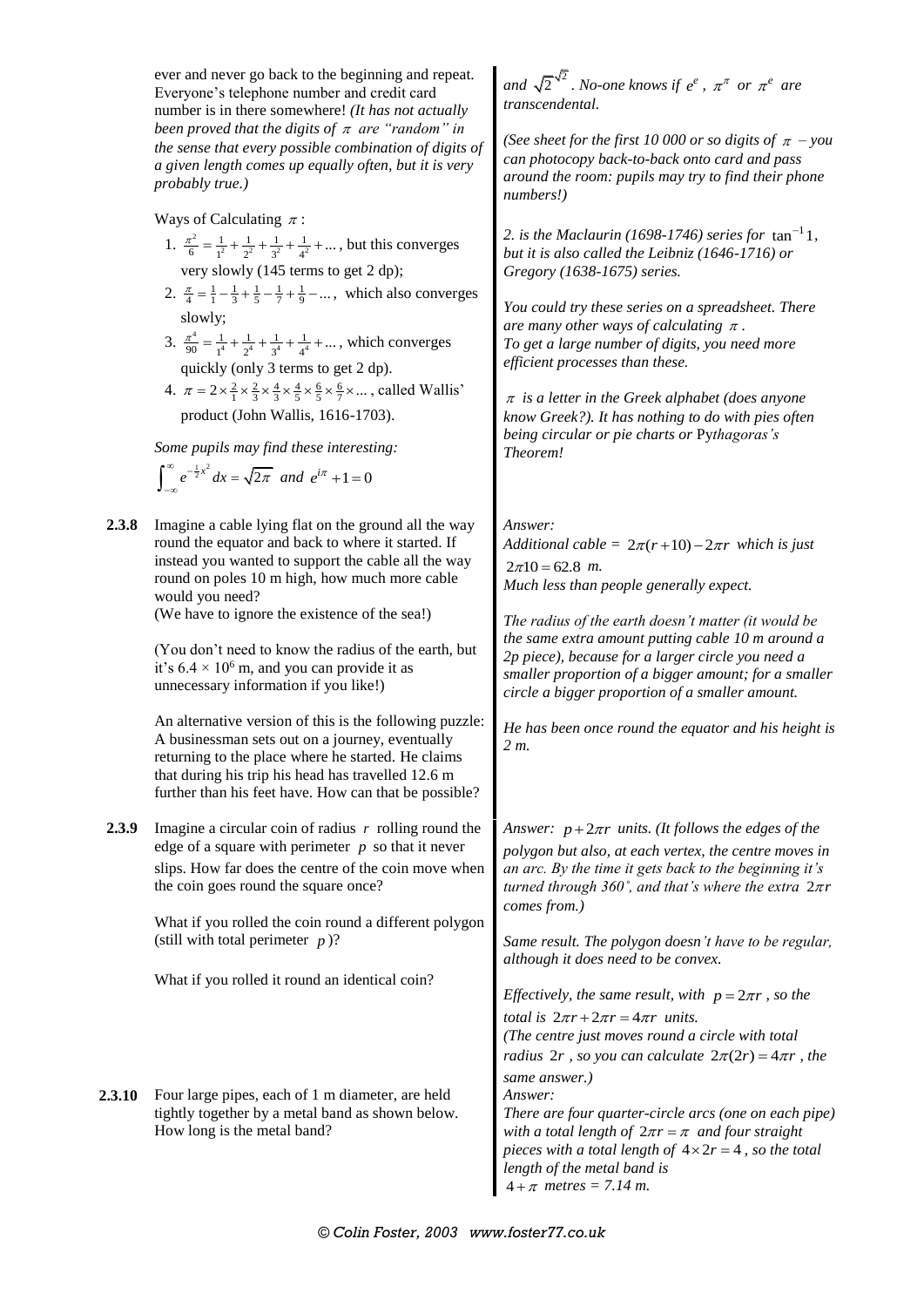

What if instead there are only three pipes?

What if there are *n* pipes?

**2.3.11** (You can draw this reasonably well on a squared whiteboard.) Which shaded area is bigger (could use different colours), the outer or the inner?



**2.3.12** Imagine a circular sheet of metal of diameter 6 m. What percentage of the metal will be wasted if you cut out two circles, each of diameter 3 m? How many 2 m diameter circles can you cut out of the original 6 m diameter sheet? What would be the percentage wasted this time?



- **2.3.13** A washing machine has a drum of diameter 50 cm and spins clothes at 1100 rpm (revolutions per minute). How far do a pair of trousers travel if they are spun for 5 minutes? (Assume they stick to the inside of the drum throughout.) How fast are they going?
- **2.3.14** How many times do the wheels on a car go round when the car travels 1 mile?

*Assume a diameter of about 0.5 m.*

**2.3.15** If a car has a turning circle (kerb-to-kerb) of 10 m, estimate the size of the narrowest road in which it could perform a three-point-turn. (Turning circle means that on full lock at low speed the car could just follow a circle of this diameter; i.e., the car could just manage a U-turn in a street 10 m wide.)

*By the same argument, length* =  $3 + \pi$  *m.* 

*For n* pipes,  $n + \pi$  metres ( $n > 1$ ). If  $n = 1$ , it is just  $\pi$  metres.

## *Answer:*

*Pupils may guess that they're the same, although many people think that the middle three rings look bigger.*

*Area of the outer ring* =  $\pi(5^2 - 4^2)$ 

 $= \pi 3^2$  = area of first three rings.

*If it were a "dartboard" it probably would be easier to hit the middle three rings than the outer one, because although the areas are the same the outer one has a very thin width. (Imagine trying to hit a 4 cm × 4 cm square; that would be much easier than a 1 cm × 16 cm rectangle, although they have equal areas.)*

*Answer:*

 $\frac{(1.5)^2}{2} = \frac{1}{2}$  $2 \times \pi(1.5)$ 3 **area used total area** π π  $=\frac{2\times\pi(1.5)^2}{2^2}=\frac{1}{2}$ , so 50% is wasted.

*Answer: 7 circles is the maximum (see drawing on the left)*

*With 2 m circles,*   $rac{z^{1^2}}{2} = \frac{7}{9}$  $7 \times \pi$ 3 **area used total area** π π  $=\frac{7\times \pi 1^2}{2^2} = \frac{7}{9}$ , so only

 $rac{2}{9}$  or 22% is wasted now.

*Answer: There's a total of 5 × 1100 = 5500 revolutions, each of which is a distance of*  $\pi d = 0.5 \pi = 1.6$  m, so the total distance = 5500  $\times$ *1.6 = 8.6 km!*

*Speed = distance/time =*  $8.6/\frac{1}{12}$  *=*  $\frac{1}{2}$  *=*  $\frac{1}{2}$  *=*  $\frac{1}{2}$  *=*  $\frac{1}{2}$  *=*  $\frac{1}{2}$  *=*  $\frac{1}{2}$  *=*  $\frac{1}{2}$  *=*  $\frac{1}{2}$  *=*  $\frac{1}{2}$  *=*  $\frac{1}{2}$  *=*  $\frac{1}{2}$  *=*  $\frac{1}{2}$  *=*  $\frac{1}{2}$  *=*  $\frac{1}{2}$  *=*  $\frac{1}{2}$  *=* 

*about 100 kph! (That's why its good if the door won't open until it's finished spinning!)*

*Answer:*

*Circumference* =  $\pi d = 0.5 \pi = 1.6 \, \text{m}$ . *1 mile = 1.6 km, so number of rotations = 1600/1.6 = 1000 times. (This assumes that the wheel doesn't slip at all on the ground.)*

*Answer: about half as much, 5 m in this case, because it can turn about 90° clockwise (viewed from above) before reaching the kerb and then reverse another 90° (still clockwise from above) before driving off.*

*(This assumes that the driver switches from rightlock to left-lock very quickly.)*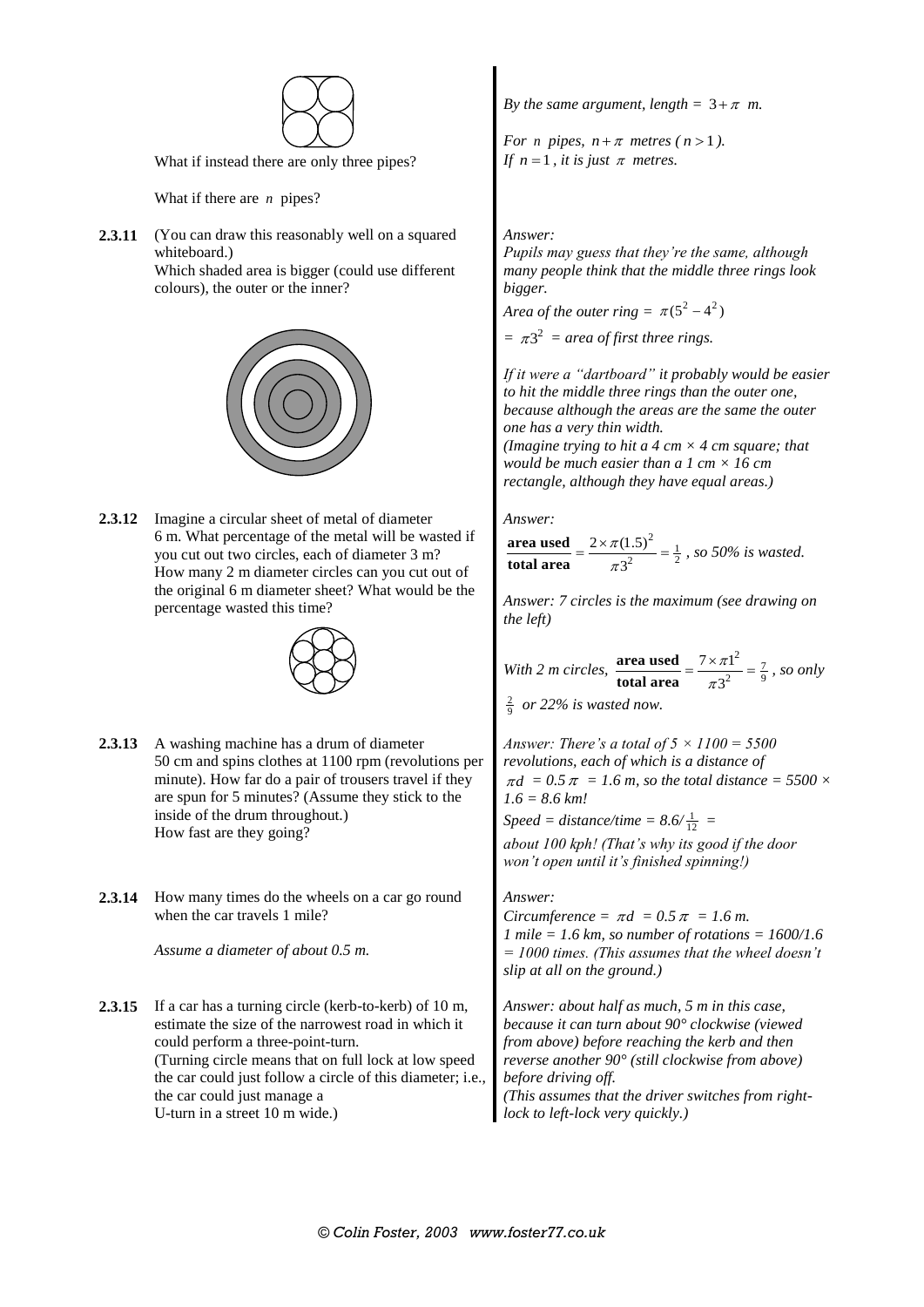

Using the triangles below, cover up the variable that you want to find, and you can "see" the formula; e.g.,  $d = \frac{c}{\pi}$ , etc.





Fill in the gaps in tables like this (choose where to leave out values). Vary the units.

| r    | d    | c       | A         |
|------|------|---------|-----------|
| 6    | 12   | 37.70   | 113.10    |
| 1    | 2    | 6.28    | 3.14      |
| 25   | 50   | 157.08  | 1963.50   |
| 14   | 28   | 87.96   | 615.75    |
| 7.4  | 14.8 | 46.50   | 172.03    |
| 11   | 22   | 69.12   | 380.13    |
| 28   | 56   | 175.93  | 2463.01   |
| 35.8 | 71.6 | 224.94  | 4026.39   |
| 254  | 508  | 1595.93 | 202682.99 |
| 5    | 10   | 31.42   | 78.54     |
| 42   | 84   | 263.89  | 5541.77   |
| 0.75 | 1.5  | 4.71    | 1.77      |

## **Earth, Sun, Satellites**

earth's mean radius:  $6.4 \times 10^6$  m mean distance from earth to sun:  $1.5 \times 10^{11}$  m height above earth's surface of geostationary satellites:  $3.6 \times 10^7$  m

Use this data to answer these questions.

1. How far does someone standing on the equator move in 24 hours? First take account of the rotation of the earth.

Answer: 
$$
2\pi r_{earth} = 40\,000 \text{ km.}
$$

Then think about the earth's movement round the sun.

Answer: 
$$
\frac{2\pi r_{earth-to-sun}}{365} = 2.6 \times 10^6 \text{ km}
$$

2. How fast does a geostationary satellite have to move in space? A geostationary satellite is one which is always in the same position above the surface of the earth as the earth rotates.

Answer: 
$$
\frac{2\pi r_{earth-to-satellite}}{24} = 11\,000\,\text{kph.}
$$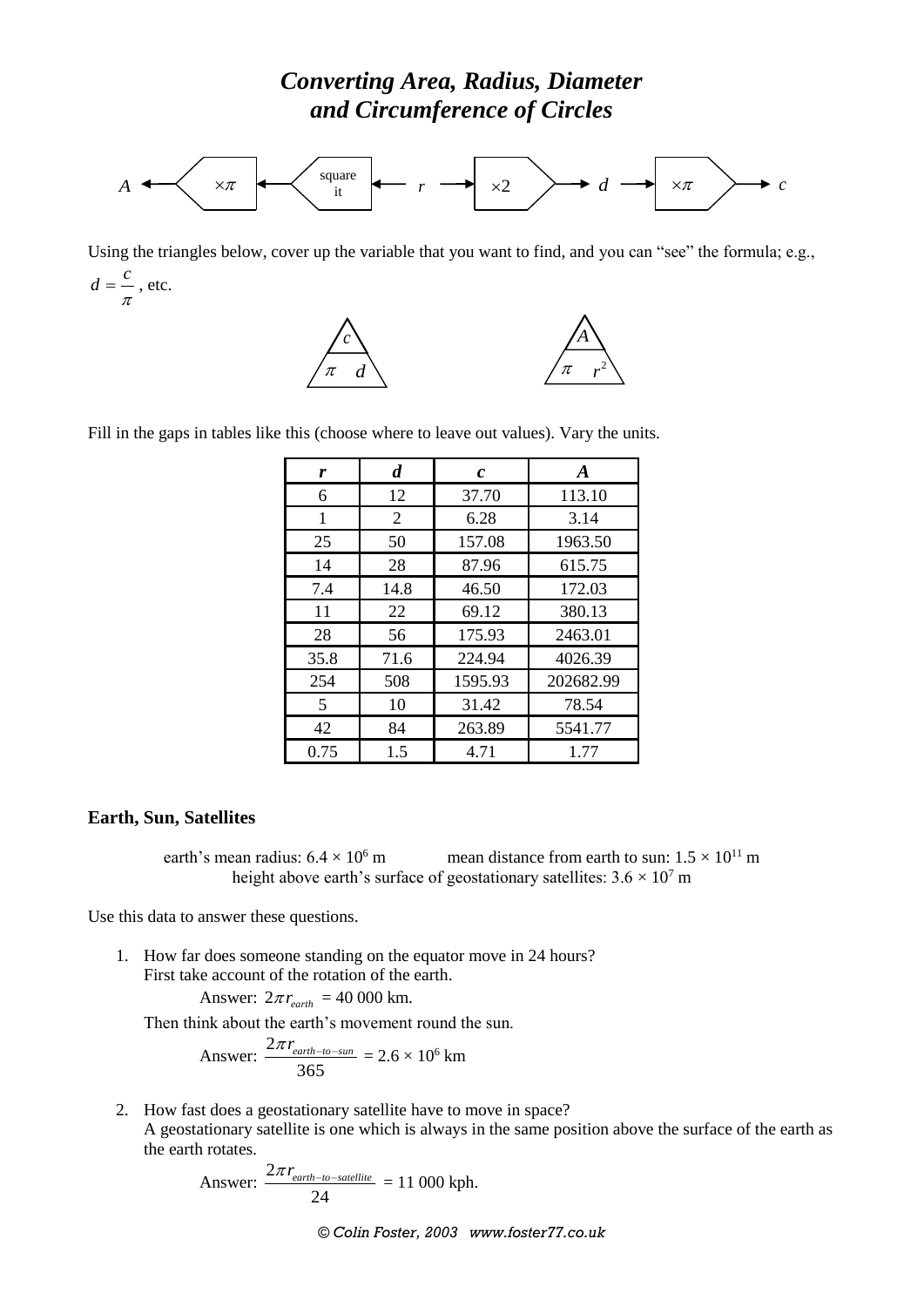## *Circles*

Measure the *circumference* (use string, a strip of paper or a tape measure) and the *diameter* of each circle.

Record your results in a table. What do you notice?





*© Colin Foster, 2003 www.foster77.co.uk*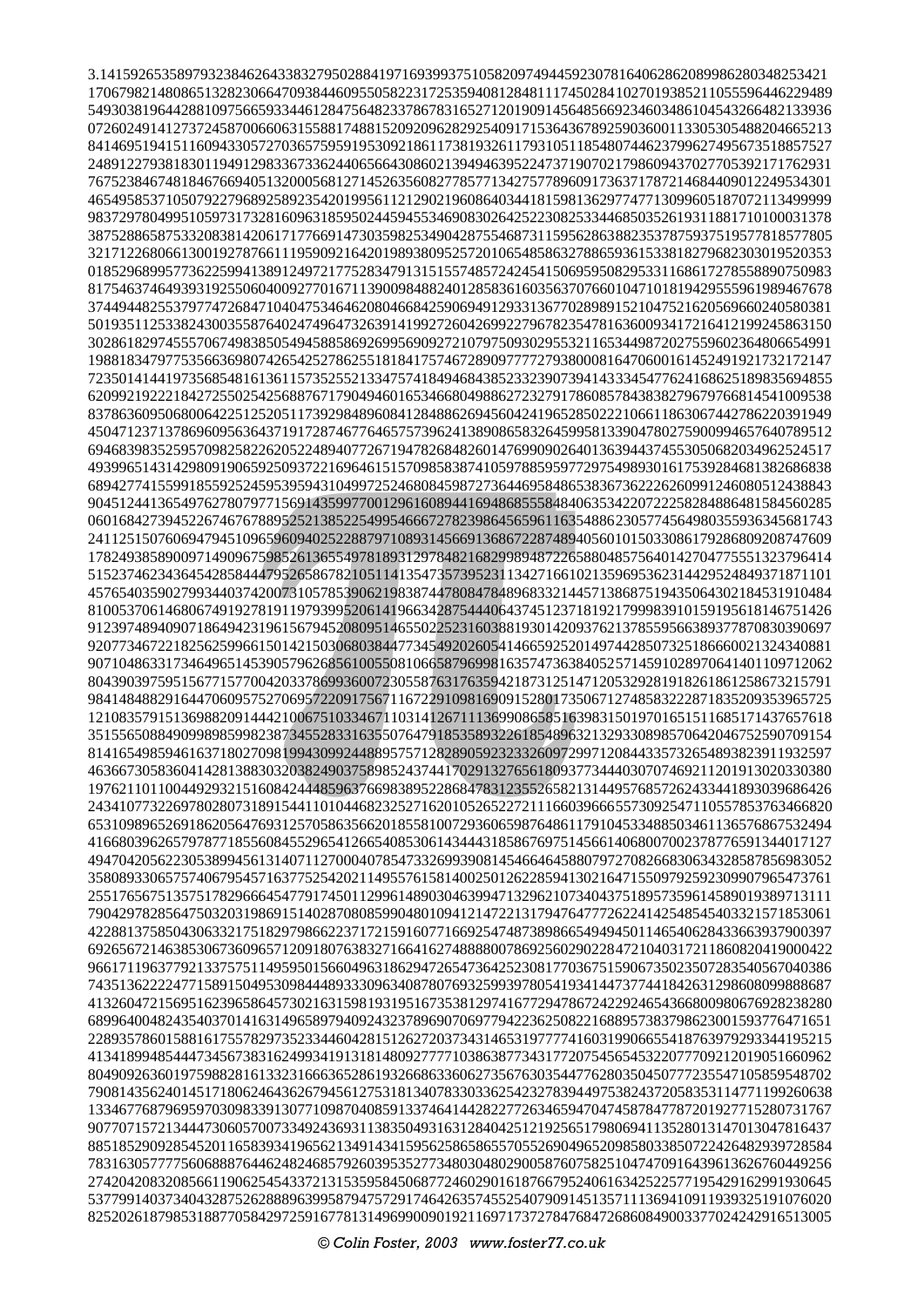